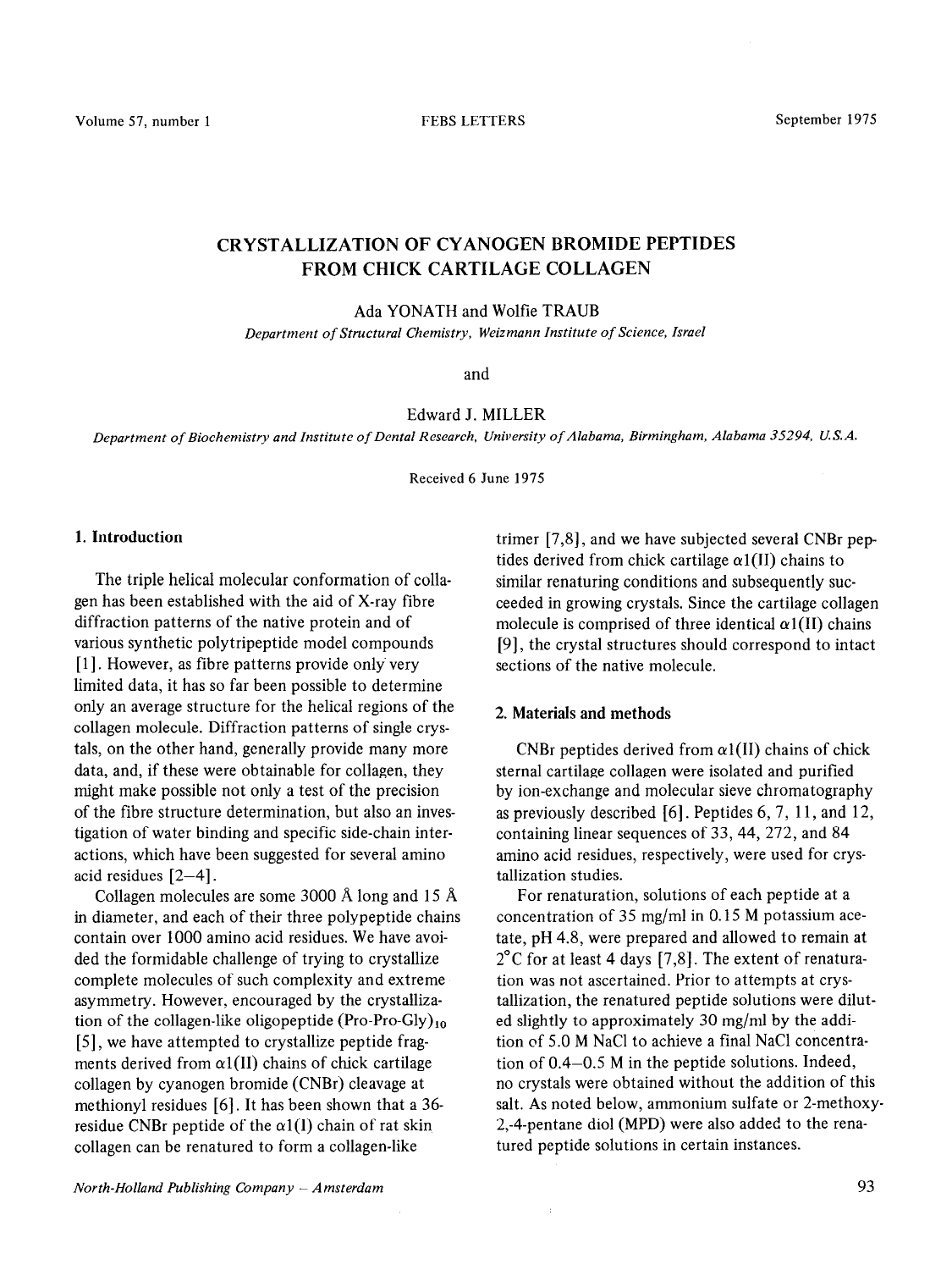## Volume 57, number 1 1975 CHERS LETTERS September 1975

A wide variety of possible crystallization conditions were surveyed using the technique of slow vapor diffusion [10] with a hanging drop of peptide solution. These experiments were performed using plastic multidish disposo-trays with 24 wells (Linbro Manufacturing Co.). Approximately  $1.0 - 1.5$  ml of solution to be assayed for ability to promote crystallization conditions was placed in each well. The ionic strength of the test solutions was varied between 0.5 and 3.0 M NaCl, and the solutions were employed over a variety of pH ranges for a given NaCl concentration. Buffers used for the various pH ranges were as follows: pH 1.6-2.0, 0.15 M potassium chloride; pH 2.1-3.0, 0.1 M potassium hydrogen phthalate-HCl, 0.15 M glycine hydrochloride or dilute acetic acid; pH  $3.1 - 5.8$ , 0.15 M sodium acetate or potassium acetate; pH 7.5- 9.0, 0.15 M ammonium chloride; and  $pH$  9.1-11.0, dilute ammonium hydroxide. The wells containing these solutions were then covered with a siliconized cover glass to which was attached a hanging drop  $(2.0-5.0 \lambda)$  of peptide solution prepared as described above. Evaporation from the chambers was prevented by application of immersion oil between the edges of the depression and the cover glass.

In an alternate crystallization procedure, 20  $\lambda$  of renatured peptide solution was placed in a perspex cell and covered by a dialysis membrane. The latter was held firmly in place by means of an O-ring fitted in a groove around the cell. Cells of this type were placed in vials containing 3.0-4.0 ml of possible crystallization solutions. The solutions assayed in this manner contained 0.5-3.0 M NaCl and were employed at two pH ranges: pH 6.5-8.2, 0.15 M phosphate buffer; and pH 7.0-9.1, 0.15 M tris hydrochloride. These cells require larger portions of peptide solutions than the depression chambers, but equilibrium conditions are approached more rapidly. They have the advantage that the dialysate can be changed easily allowing a step-by-step approach to crystallization.

All samples for crystallization were stored at  $2^{\circ}C$ , and the first crystals generally appeared after a three day interval. The crystals were observed by light microscopy.

## 3. Results

*Peptide 6.* Clusters of small needle-like crystals (maximum length, approximately 0.05 mm) were

observed in the peptide solutions following exposure by vapor diffusion to solutions at pH values between 1.7 and 3.2 and NaCl concentrations from 0.5 to 1.4 M. Neither factor appeared to be critical, although the crystals grew more readily near the midpoint of the indicated pH and NaCl concentration ranges. Addition of ammonium sulfate 15% of saturation in the peptide solution and up to 50% of saturation in the well solution did not appear to affect crystailization. Addition of MPD at a concentration of 10% in the peptide solution and from 10 to 40% in the well solution appeared to inhibit crystallization, and no crystals were formed over these ranges of pH and NaCl concentration. Similar clusters of very small needle-like crystals of renatured peptide 6 were obtained in two other instances: in vapor diffusion experiments when the solution in the well ranged in pH from 8.0 to 10.7 at an NaCl concentration of 1.5 M; and during dialysis experiments when the dialysate was in the pH range of 7.2 to 8.2 and the NaCl concentration was in the range of 1.5-2.5 M.

*Peptide 7.* Fairly large tabular or plate-like crystals up to 0.7 mm in length were obtained in vapor diffusion experiments with the well solution in the pH ranges of 2.6-3.0 and 7.5-9.0 at an NaCl concentration of 0.5 M (fig.1). Although crystals of renatured



Fig. 1. Crystals of renatured peptide 7 derived from chick sternal cartilage  $\alpha$ 1(II) collagen chains. The crystals were grown at pH  $8.0$  (0.15 M ammonium chloride, 0.5 M NaCl, 35% ammonium sulfate).